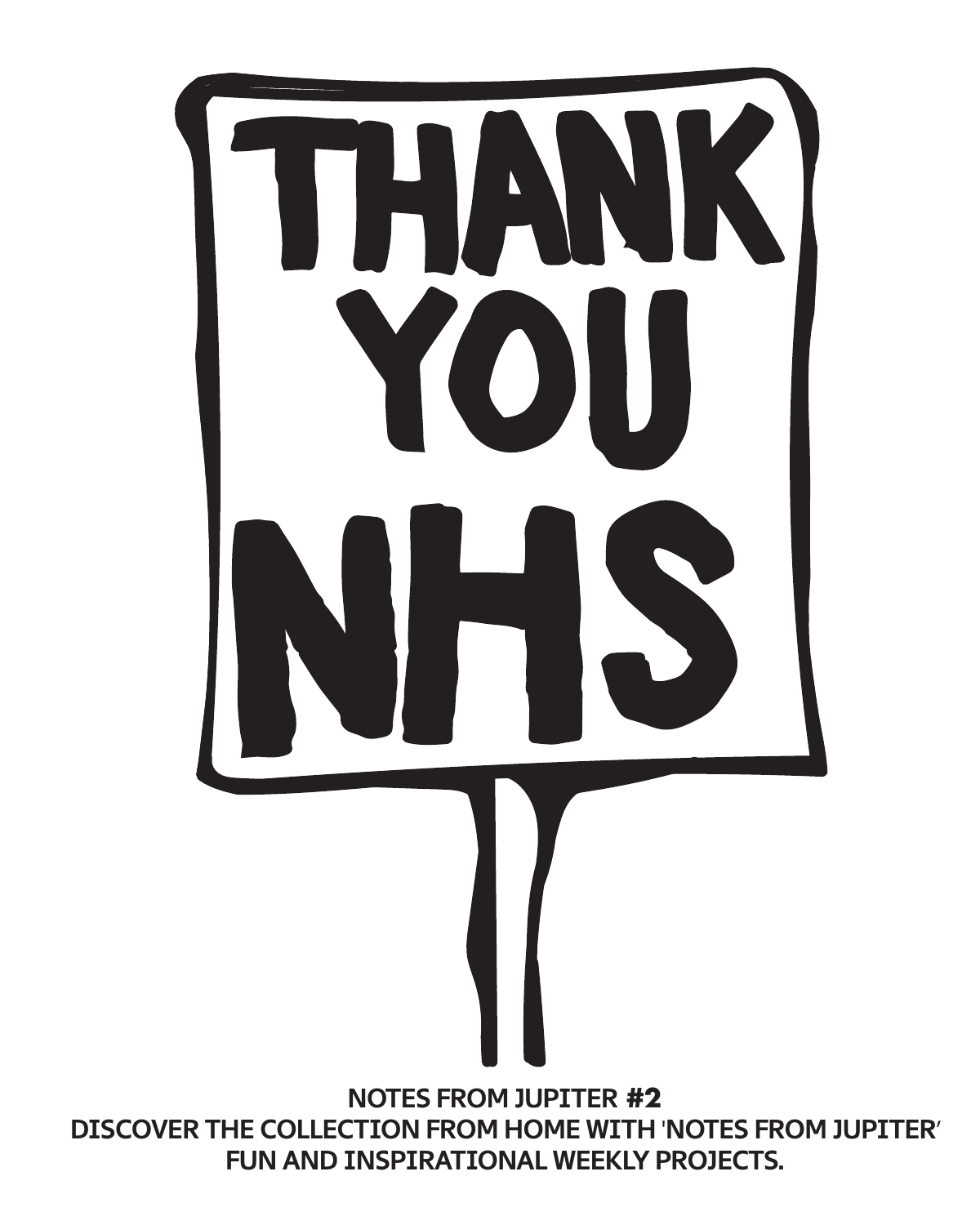## MUCH MO RE COMP

**MUCH MORE COMPASSION Sign Paintings for Plymouth** Peter Liversidge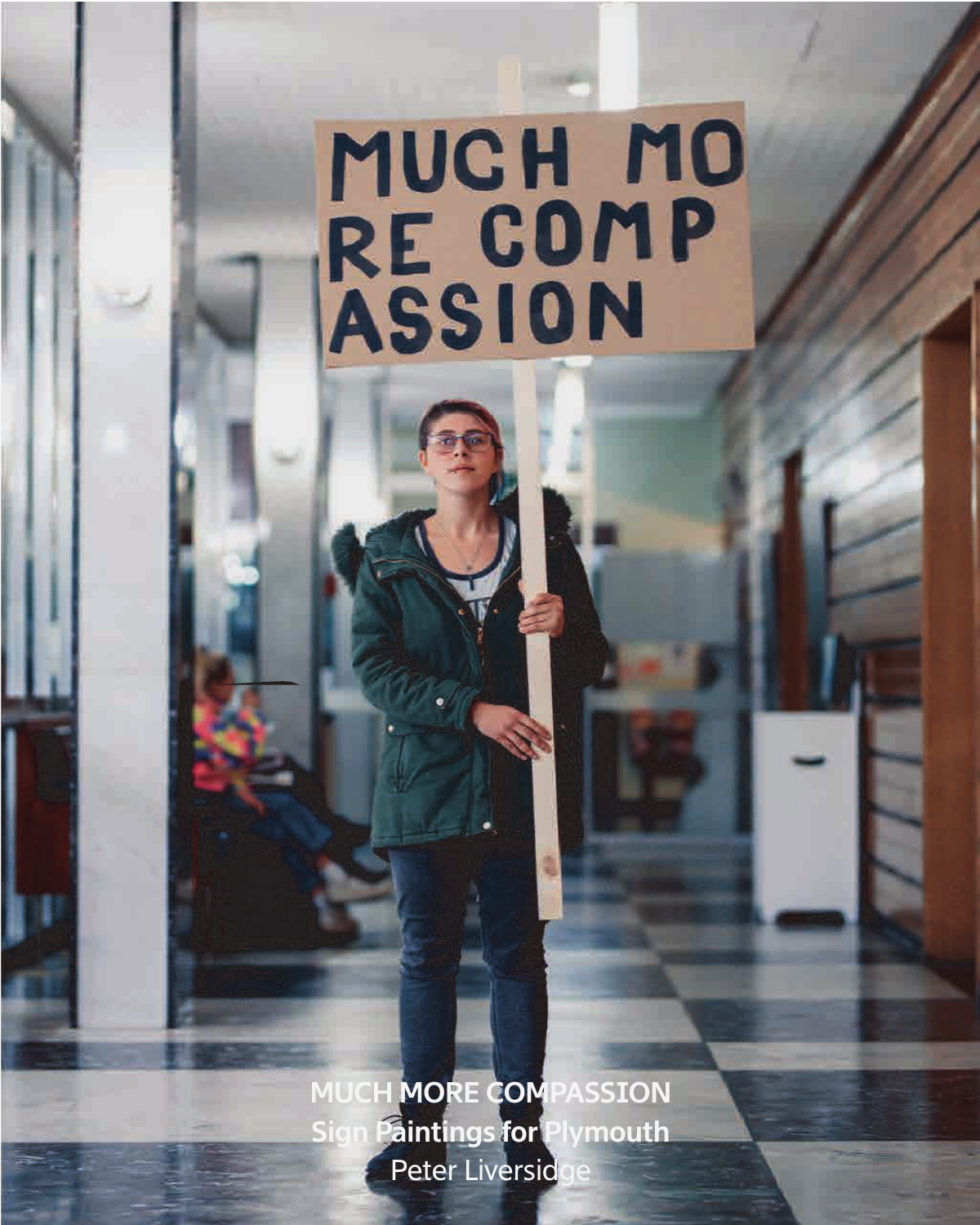**Sign Paintings for Stockholm** Peter Liversidge

TRUS<sub>1</sub>

THE

**Ne** 

WE

FIND

OUT

MOR

-E 01

ĸE

П

Ş E

IKE<br>LABB

 $-175$ 

 $\frac{1}{2}$ 

YOUN

**UTURE** 

THE SUN SET OV

HE oLo

VM

**DUN** 

**TOR HE** 

**DOOK** 

EVER

CATS

ſ,

TRUST<br>THE

YOUN

TRUST<br>THE<br>YOUN

 $-G$ 

 $\cdot$  G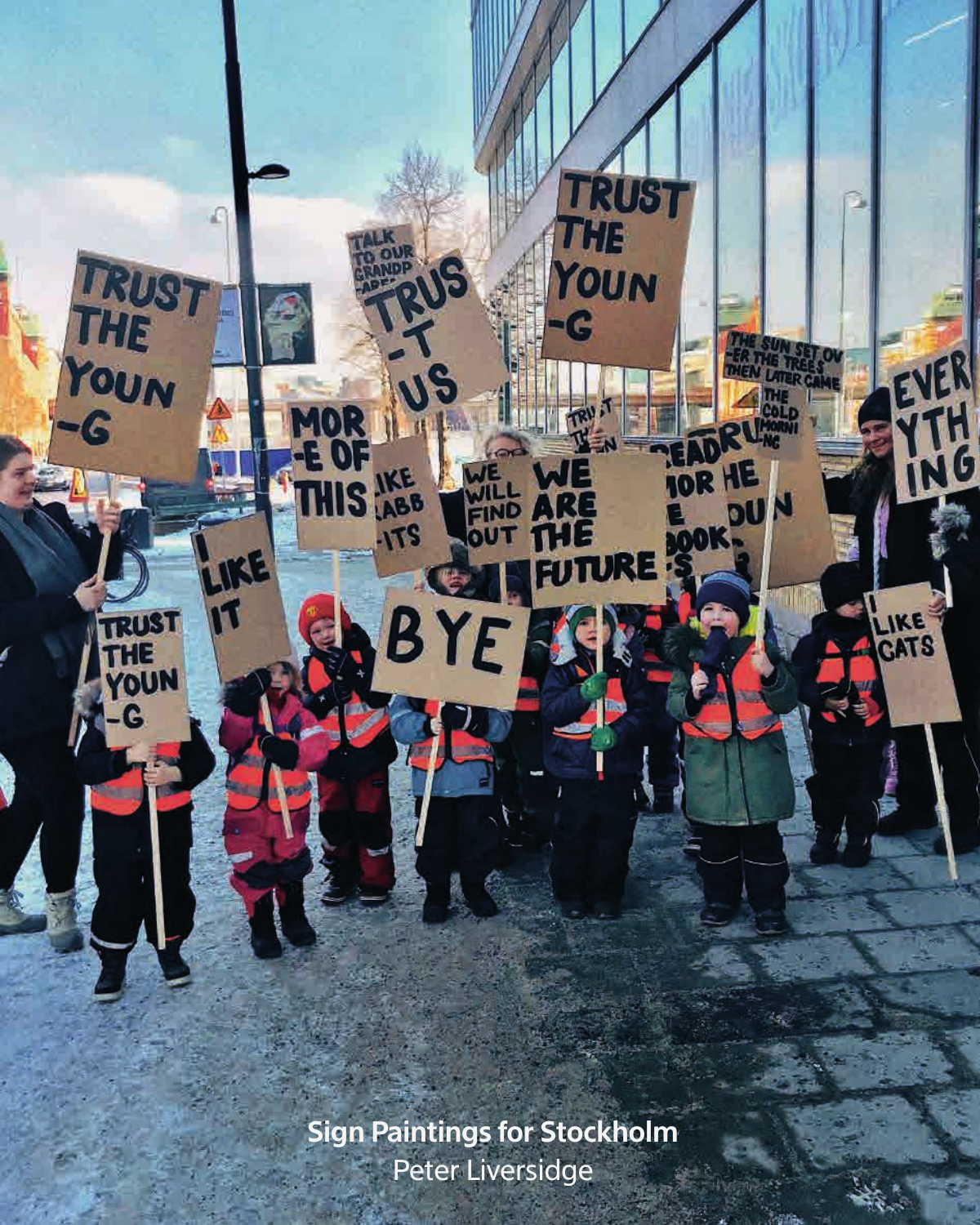British artist Peter Liversidge writes proposals for exhibitions and projects that range from the simple to the imposible. all proposals start in the same way, as a typed A4 piece of paper.

Art can be more than just aesthetics. Art can have agency and instigate a change in action and thought. Art can be an event, performance or happening.

Using signs and their association with protest and demonstration, we are looking for rough and ready signs made from cardboard and marker pens, paper and paint, or whatever you have available.

## **Be Heard!**

Peter Liversidge wants you to join him in the creation of a new artwork to be unveiled at Jupiter Artland. Produce a sign painting and have your voice heard!

Create a message for your sign using these four questions, created by Peter Liversidge with ORBIT Youth Council to stimulate debate on what's happening right now.

1. Where do you live in Scotland?

 $2.$  What is the best thing about where you are?

 $\mathbf{3}$ . If anything, what would you like to change?

4. What would you like to tell everyone?

## **I want more**:

Watch Allan Kaprow - How to Make a Happening on YouTube (Link below) Can you make your own Happening?

## **Share your signs with us**!

Peter Liversidge is gathering your responses to incorporate into a monumental sign painting for Jupiter Artland. Email pictures to marketing@jupiterartland.org, tag us on Instagram, Twitter, or Facebook, or complete online via link in our bio!

**Orbit Youth Council are the beating heart of the learning foundation at Jupiter. We want to thank them for working so hard to bring Peters proposal to life.**